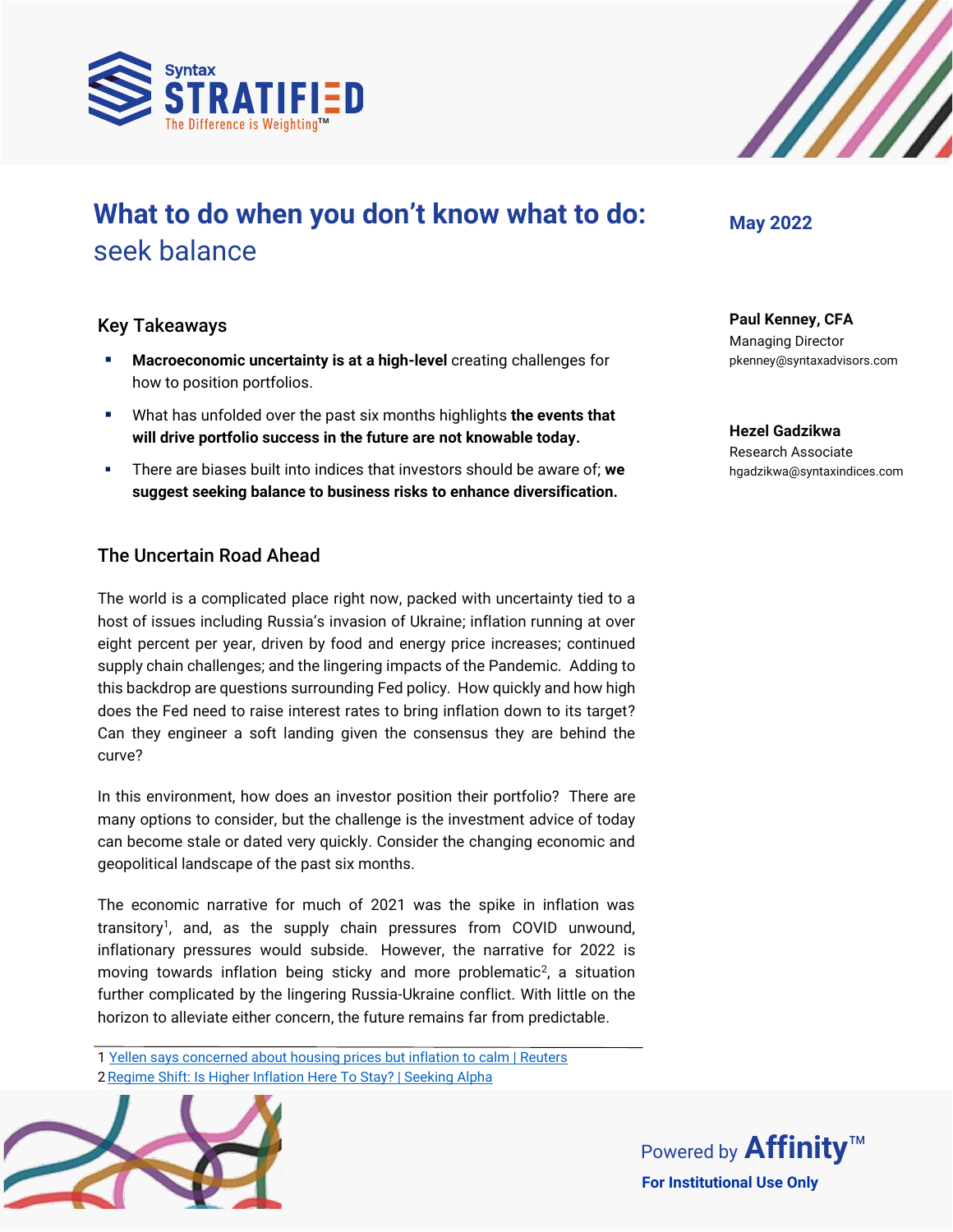

## Investment Advice is Often a Moving Target

Investment advice typically incorporates numerous factors, which can include:

- Reviewing historical asset class performance to help understand risk premiums and to guide future expectations.
- Analysis of present valuations to assess attractiveness of an asset class relative to its history and other asset classes.
- Forward looking thoughts about how the future will unfold and how this will influence prospective returns.

This last point above is particularly challenging as thoughts on the future are recalibrated based on what has transpired. What you thought may have been a favorable asset allocation based on a view that inflation was transitory may not play out as expected given the changing global dynamics tied to the war in Ukraine (Exhibit 1). While recent months have been especially volatile, a quick review of the past 25 years shows unanticipated events appear relatively frequently. This ignominious list includes the collapse of the tech bubble, 9/11, the Great Financial Crisis, the European Debt Crisis, and the COVID-19 Pandemic.

So, what does the future hold? We don't know. What should you do? Our advice is to seek balance and diversify. By seeking balance, we recognize that various public equity benchmarks and indices used by investors have biases, but that these biases can be managed through prudent index construction.

#### **Exhibit 1: Uncertainty is High, and the Impact of the Russia-Ukraine Situation is Unknown**

| <b>Article Headline</b>                                               | <b>Source &amp; Date</b>  |
|-----------------------------------------------------------------------|---------------------------|
| Russia War Ends Era of Globalization That Kept Inflation Low          | Associated Press, 3/30/22 |
| The Risk That the War in Ukraine Escalates Past the Nuclear Threshold | The Economist, 3/19/2022  |
| Ukraine Invasion Threatens Global Wheat Supply                        | New York Times, 3/23/2022 |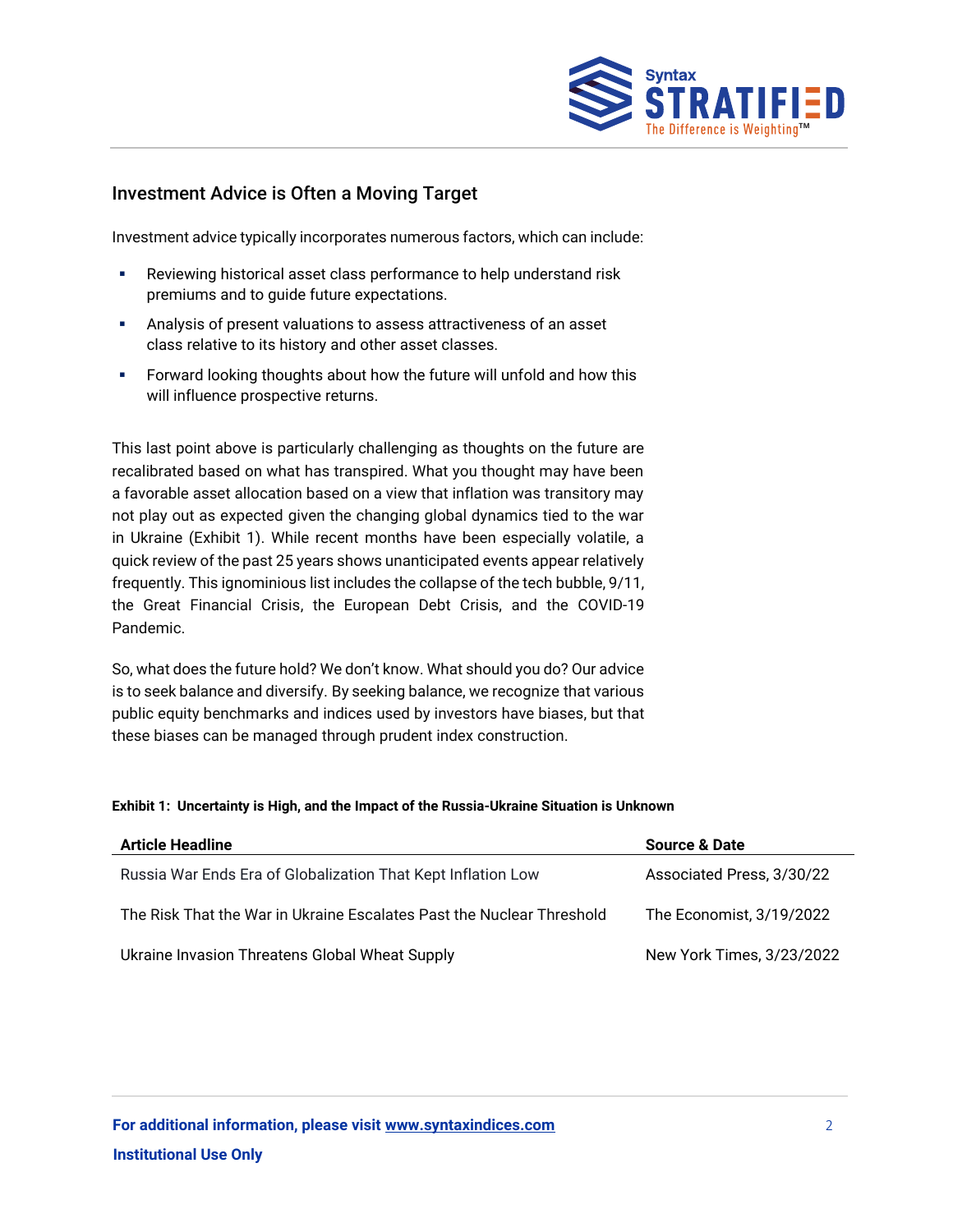

## Addressing Index Biases

Exhibit 2 shows that the major public equity benchmarks contain significant sector concentrations and that these biases vary across the indices.

|                            | <b>S&amp;P 500</b> | <b>R2000</b> | <b>MSCI</b><br><b>EAFE</b> | <b>MSCI</b><br><b>EM</b> |
|----------------------------|--------------------|--------------|----------------------------|--------------------------|
| Information                | 25.6%              | 9.4%         | 11.6%                      | 17.8%                    |
| <b>Information Tools</b>   | 19.7%              | 10.8%        | 6.1%                       | 16.3%                    |
| Healthcare                 | 13.4%              | 16.6%        | 13.0%                      | 4.3%                     |
| Industrials                | 11.2%              | 18.7%        | 20.9%                      | 16.3%                    |
| <b>Financials</b>          | 9.2%               | 22.1%        | 19.4%                      | 23.8%                    |
| Consumer                   | 8.2%               | 7.6%         | 12.3%                      | 8.6%                     |
| Energy                     | 7.1%               | 9.9%         | 8.0%                       | 7.4%                     |
| Food                       | 5.6%               | 4.9%         | 8.7%                       | 5.5%                     |
| <b>Totals</b>              | 100%               | 100%         | 100%                       | 100%                     |
| <b>Largest Two Sectors</b> | 45.3%              | 40.8%        | 40.3%                      | 41.6%                    |

#### **Exhibit 2: Sector Exposure by Index**

Source: Syntax Affinity™. Weights as of 3.31.2022. Largest two sector allocations for each index are highlighted.

The bias of the S&P 500 to tech stocks, proxied here by the allocations to Information and Information Tools sectors, has been well documented, and has been a major driver of the disparate performance of the S&P 500 to different indices over the last two decades. Exhibit 3 below highlights the sector exposure of the S&P 500 from 1992 to year end 2021.





Source: Affinity, S&P Dow Jones Indices.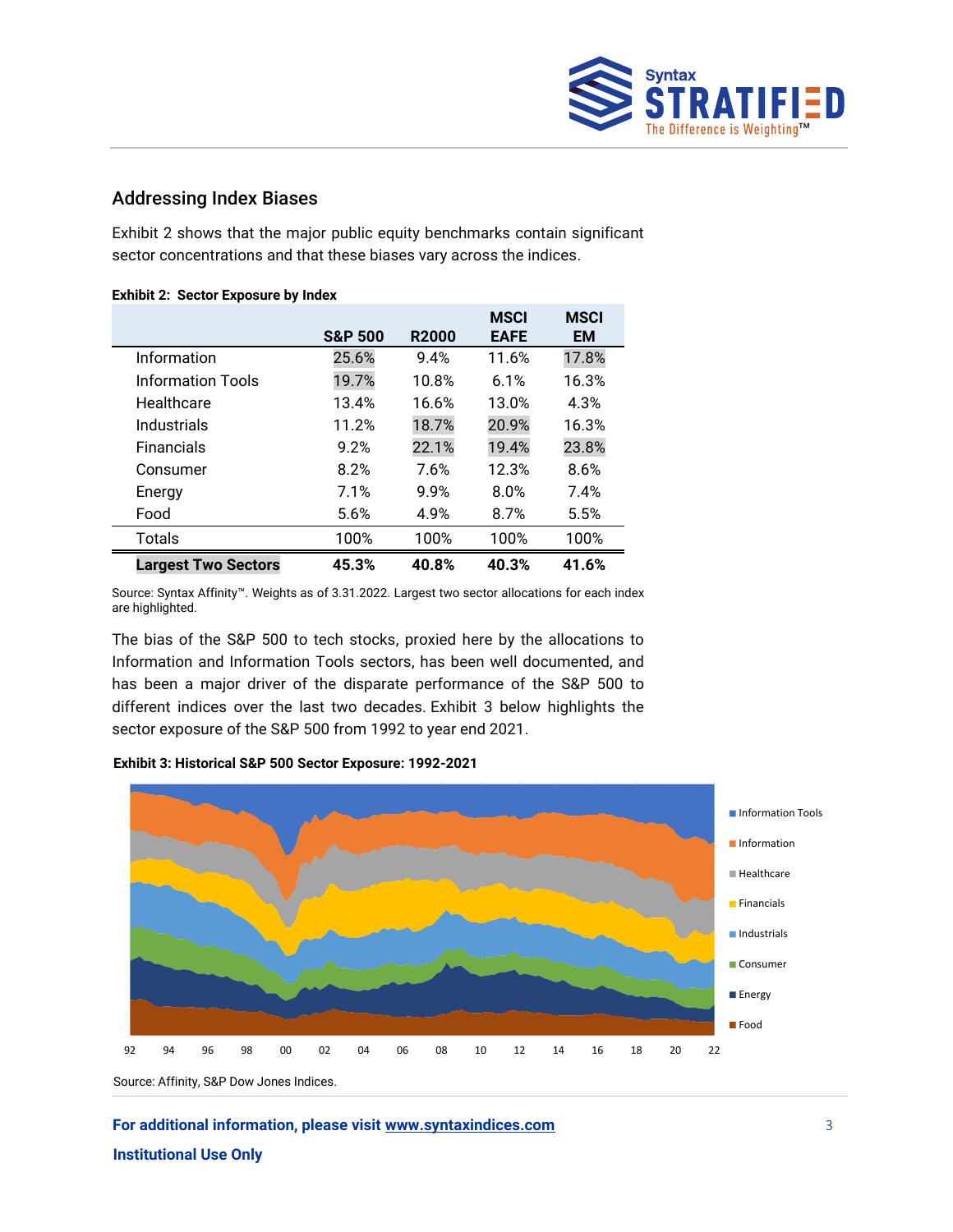

The period from 1/1/2000 to 12/31/2009 was a "lost decade" where the S&P 500 returned just 0.45% annualized. With inflation averaging 2.7% over this period, the S&P 500 annualized real return was negative. Compounded over the course of the decade, investors lost 20.4% cumulatively on an inflationadjusted basis. The period from 1/1/2010 to 12/31/2019 was a mirror image: the S&P 500 returned 16.1% annualized, producing a nominal cumulative return of 345%. With inflation averaging 2.4% per year for the decade, the S&P produced an impressive annualized real return of 14.4%.

Sector biases move with the ebb and flow of the markets. Exhibit 3 shows how the Information Tools sector was negligible back in 1992 and grew to over 25% by the end of the 1990's before being reduced roughly in half by 2002. Today, Information Tools has grown back to roughly 20%, and when combined with the Information sector comprises 45.3% of the index. The index is increasingly tech focused, sectors like Food (5%), Energy (5%) and Consumer Products (8%) are relatively small components on a market cap basis despite being important parts of the economy.

To seek balance, Syntax's approach is to take a public equity benchmark, such as the S&P 500, and reweight the holdings in the benchmark to maximize business risk diversification (Exhibit 4).



#### **Exhibit 4: Historical Syntax Stratified LargeCap Index Sector Exposure: 1992-2021**

Source: Syntax. Please see important disclaimers regarding backtested data prior to inception.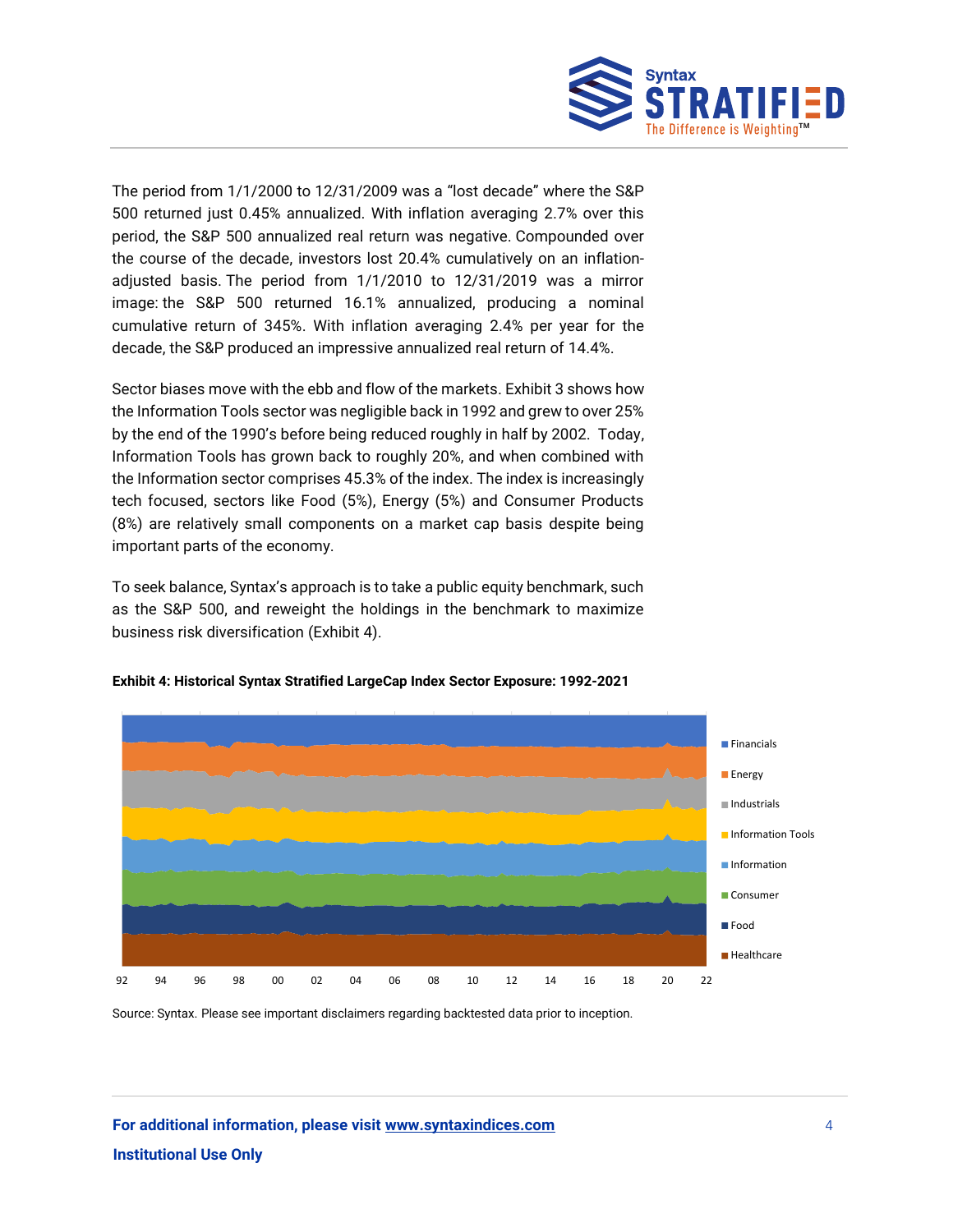

Exhibit 4 shows the Syntax Stratified LargeCap Index, which equally weights eight primary sectors, targeting a 12.5% weight to each at each quarterly rebalance. This approach has the benefit of avoiding concentration risk to a specific sector and balancing economic exposure across the portfolio. We believe this captures the broadest, unbiased equity market risk premium.

Stratified Weight Indices also diversify risk concentrations within each sector. Exhibit 5 shows a snapshot of the exposure to the Information Sector within the Stratified LargeCap Index. There are three sub sectors to Information, highlighted by the different colors in the chart. The Internet Services and Websites sub segment (in blue) has three components (Online Distribution and Networks, Internet Services, and Search and Social Networks), each weighted equally. The Commercial Information sub segment (in orange) has three components (Management and IT Services, Investment Services, and Transaction Services), also equally weighted. The same methodology applies to the Media and Telecommunication sub segment (yellow) which is equally divided into Content providers and Telecommunication networks. The same cannot be said about S&P 500 index, which concentrates in the Internet Services and Websites sub segment (blue) and avoids Media and Telecommunication (yellow).

#### **Exhibit 5: Diversification Within Sectors: Information Sector Example**

Syntax Stratified LargeCap Index S&P 500 Index



Source: Syntax, Affinity™, S&P Dow Jones Indices. Weight data as of 3.31.2022

**For additional information, please visit [www.syntaxindices.com](http://www.syntaxindices.com/)** 5 **Institutional Use Only**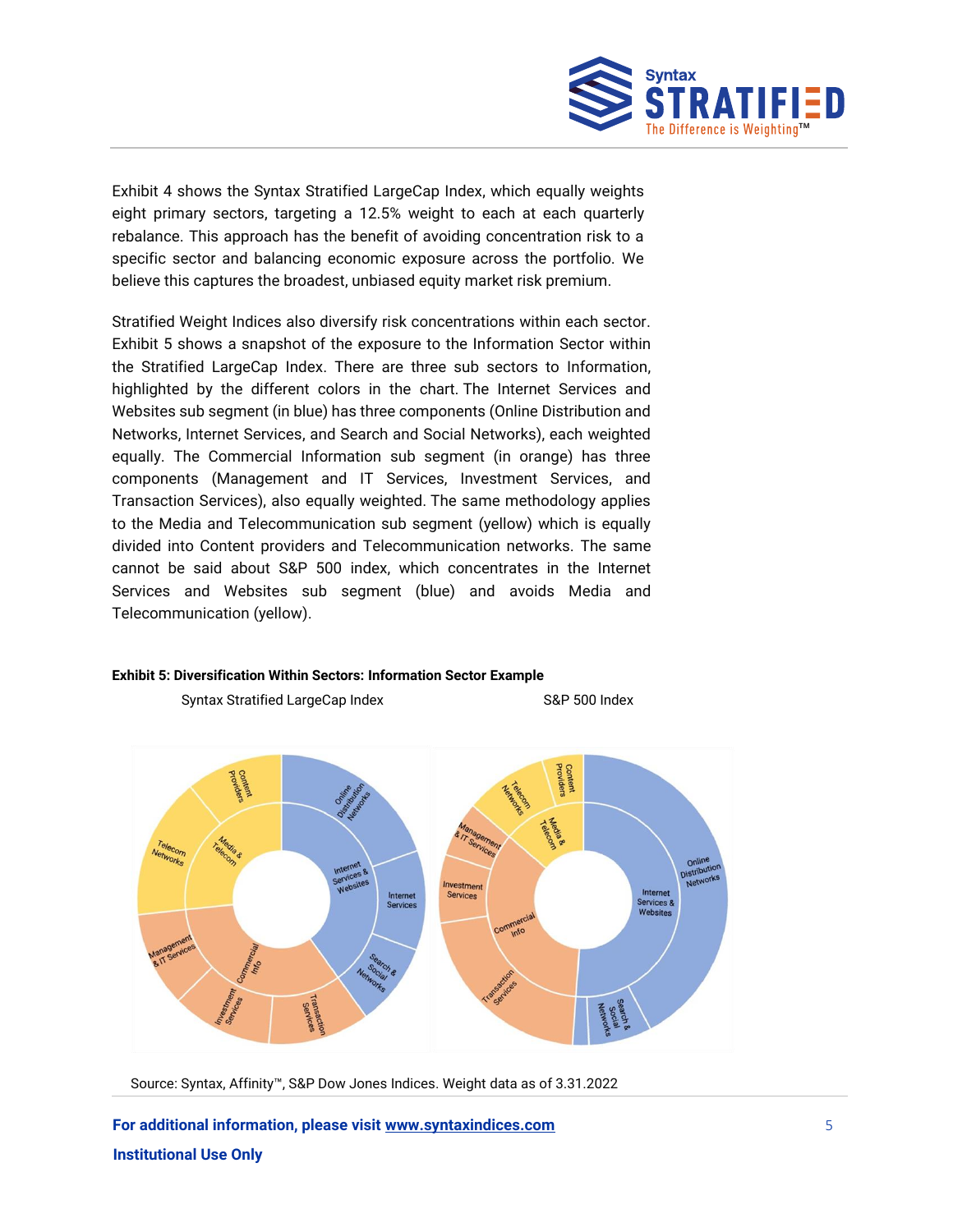

Exhibit 6 below compares the performance of the Stratified LargeCap Index to the S&P 500 Index (cap-weighted). The results highlight how this balancing of business risk led to more consistent long-term performance.

#### **Exhibit 6: Stratified LargeCap Index vs. S&P 500 Index**

|                            |           | First Decade Second Decade | Whole Period |
|----------------------------|-----------|----------------------------|--------------|
|                            | 2000-2010 | 2010-2020                  | 2000-2020    |
| <b>Stratified LargeCap</b> | 9.6%      | 16.1%                      | 12.8%        |
| S&P 500 Cap Weighted       | 0.5%      | 16.8%                      | 8.3%         |
| <b>Difference</b>          | 9.1%      | $-0.7%$                    | 4.5%         |

Source: Syntax, S&P Dow Jones Indices. Total return performance does not reflect fees or implementation costs as an investor cannot directly invest in an index. Please see important disclaimers regarding backtested data prior to inception.

## Conclusion

The world is filled with uncertainty, which creates challenges for investors in positioning their portfolios. The success of a portfolio is in large part determined by how well it is positioned relative to a set of events that are not knowable today. Indices such as the S&P 500 concentrate in particular sectors and industries, leading to biases that can be diversified. We believe by balancing exposure to business risk by reweighting the holdings within various public equity benchmarks, we can construct indices that are more likely to mitigate the risks associated with future unanticipated events.